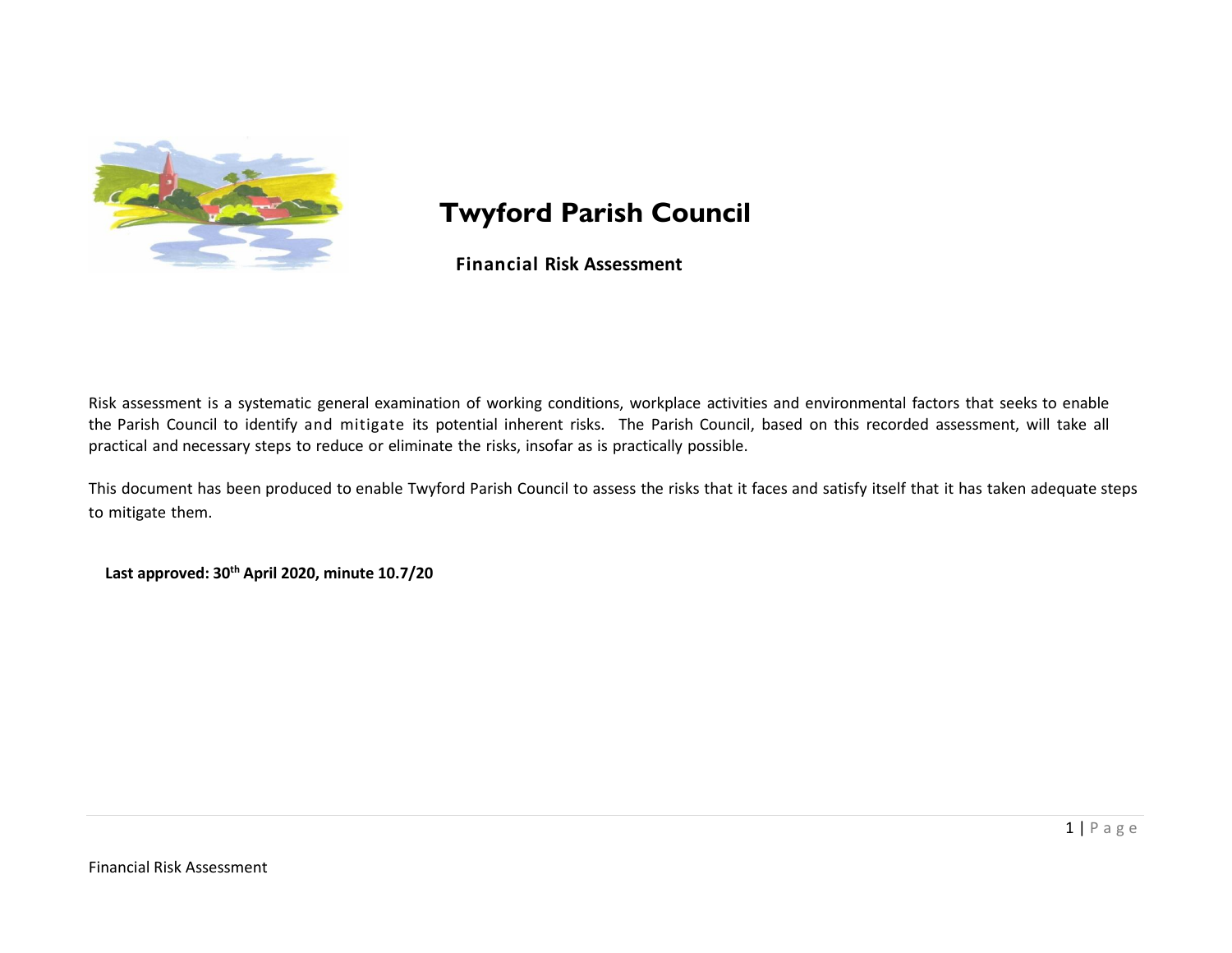## **FINANCIAL AND MANAGEMENT**

| Subject               | Risk(s) identified                                                                                                                            | H/M/L<br>Likelihood<br><b>Impact</b> | <b>Management/Control of Risk</b>                                                                                                                                                                                                                                                                                                                                                                                                                                                                                                                                                                                                                                                                                                                                                                                                                                                                                                                                                                                                                                                                                                                                           | <b>Review/Assess</b><br>Frequency                                                                                                                                                                    |
|-----------------------|-----------------------------------------------------------------------------------------------------------------------------------------------|--------------------------------------|-----------------------------------------------------------------------------------------------------------------------------------------------------------------------------------------------------------------------------------------------------------------------------------------------------------------------------------------------------------------------------------------------------------------------------------------------------------------------------------------------------------------------------------------------------------------------------------------------------------------------------------------------------------------------------------------------------------------------------------------------------------------------------------------------------------------------------------------------------------------------------------------------------------------------------------------------------------------------------------------------------------------------------------------------------------------------------------------------------------------------------------------------------------------------------|------------------------------------------------------------------------------------------------------------------------------------------------------------------------------------------------------|
| Reserves &<br>Precept | of<br>Inadequacy<br>funds<br>existing<br>and precept levy,<br>preventing<br>the<br>Council from carrying<br>its<br>out<br>statutory<br>duties | L/H                                  | Expenditure is monitored against the approved budget for the<br>year; any unbudgeted commitments are approved after an<br>assessment of their impact on existing reserves.<br>To determine the precept amount required for the next year,<br>the Council receives previous year receipts and<br>payments data, a forecast for the current year and a<br>draft budget for the next year that reflects ongoing costs and<br>any proposed changes of expenditure including that for any ad<br>hoc projects.<br>With this information, the Council considers the required<br>monies for ongoing costs and any special projects for the<br>following year and allocates specific amounts to budget<br>headings. Consideration is also given to any other income<br>sources and the level of the Council's existing reserves. The<br>level of precept needed is then agreed and resolved to be the<br>precept amount to be requested from Winchester City Council<br>(WCC). The figure is submitted to WCC by the Clerk in writing<br>before the specified deadline.<br>The Council's policy is to maintain reserves, one of which is a<br>General Reserve not less than £20,000. | Review and assess<br>annually.<br>Existing procedure<br>adequate.<br><b>Restrictions: The</b><br>Council must balance<br>the public's desire for<br>services with the<br>ability to pay for<br>them. |
| Grants                | Proper transparency<br>and accounting of<br>grants.                                                                                           | L/L                                  | Grants made and received are separately accounted for with<br>clear ring fencing where necessary.                                                                                                                                                                                                                                                                                                                                                                                                                                                                                                                                                                                                                                                                                                                                                                                                                                                                                                                                                                                                                                                                           | Review and assess<br>annually.<br>Existing procedure<br>adequate.                                                                                                                                    |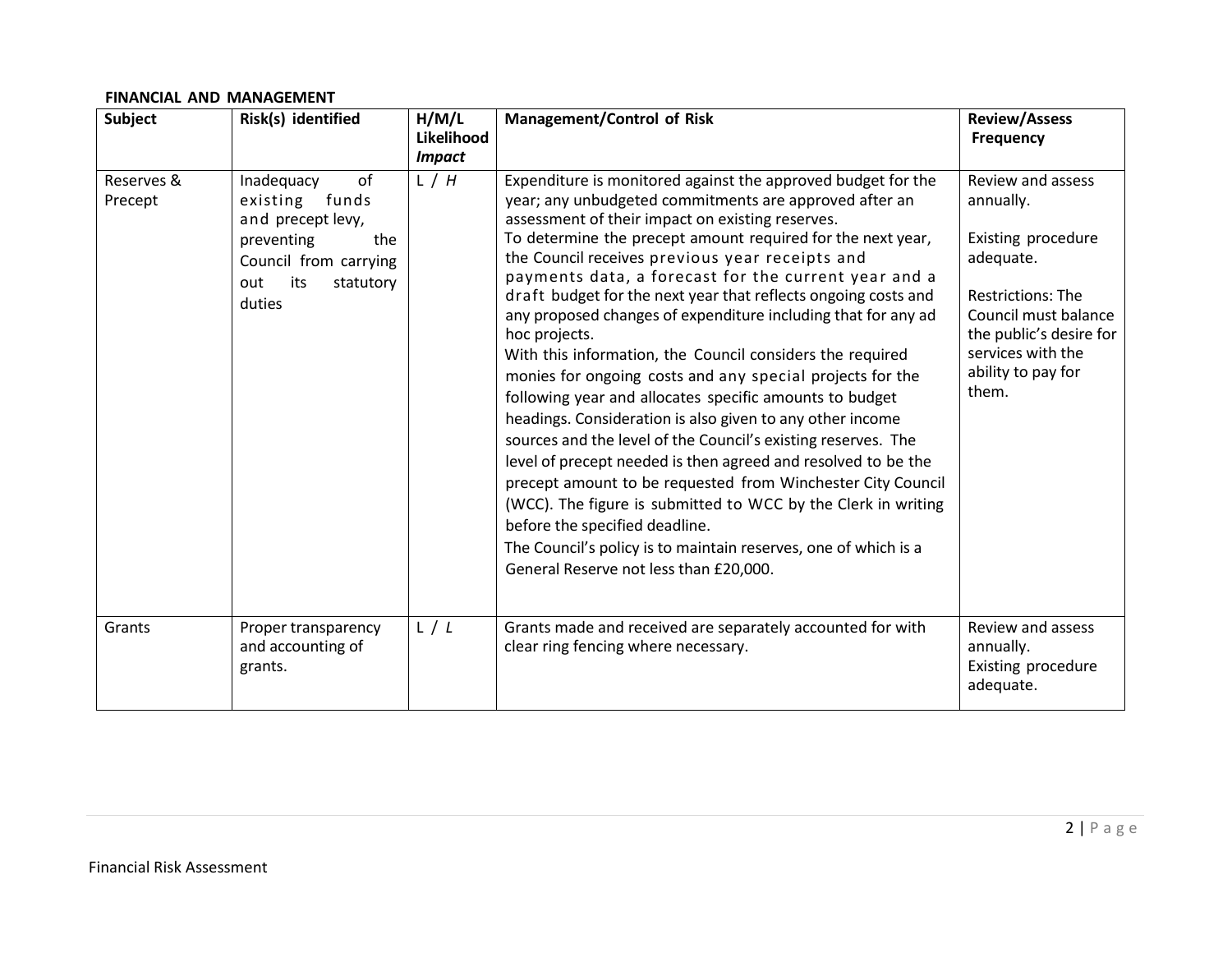| Subject              | Risk(s) identified                                                                                                                                                                               | H/M/L<br>Likelihood | <b>Management/Control of Risk</b>                                                                                                                                                                                                                                                                                                                                                                                                                                                                                                                                                                                                                                                                                                                                                                                                                                                                                                                                                                                                                                 | <b>Review/Assess</b>                                              |
|----------------------|--------------------------------------------------------------------------------------------------------------------------------------------------------------------------------------------------|---------------------|-------------------------------------------------------------------------------------------------------------------------------------------------------------------------------------------------------------------------------------------------------------------------------------------------------------------------------------------------------------------------------------------------------------------------------------------------------------------------------------------------------------------------------------------------------------------------------------------------------------------------------------------------------------------------------------------------------------------------------------------------------------------------------------------------------------------------------------------------------------------------------------------------------------------------------------------------------------------------------------------------------------------------------------------------------------------|-------------------------------------------------------------------|
|                      |                                                                                                                                                                                                  | <b>Impact</b>       |                                                                                                                                                                                                                                                                                                                                                                                                                                                                                                                                                                                                                                                                                                                                                                                                                                                                                                                                                                                                                                                                   | <b>Frequency</b>                                                  |
| Financial<br>Records | Inadequate records.<br>Records that provide<br>insufficient<br>transparency and<br>information to enable<br>users to form an<br>adequate opinion of the<br>financial position of the<br>Council. | L/H                 | The Council has Financial Regulations that set out its<br>requirements.<br>The Council has adopted the National Association of Local<br>Councils (NALC) model Standing Orders and Financial<br>Regulations that specify authorisation and approval thresholds<br>for expenditure within budget. Full Council must approve<br>expenditure outside the budget.<br>The Council has adopted a Receipts and Payments accounting<br>record based on a NALC template.<br>The Council's Finance Committee and subsequently Full Council<br>receive quarterly accounts (including bank reconciliation) and<br>the Full Council considers and approves all payments monthly.<br>The Full Council annually considers the adequacy of the<br>Council's financial systems and controls and considers reports<br>from its Internal and External Auditors. All recommendations<br>are assessed and agreed recommendations are monitored to<br>ensure they are implemented.<br>Note: R&P accounting has inherent limitations but notes are<br>provided to help aid understanding. | Review and assess<br>annually.<br>Existing procedure<br>adequate. |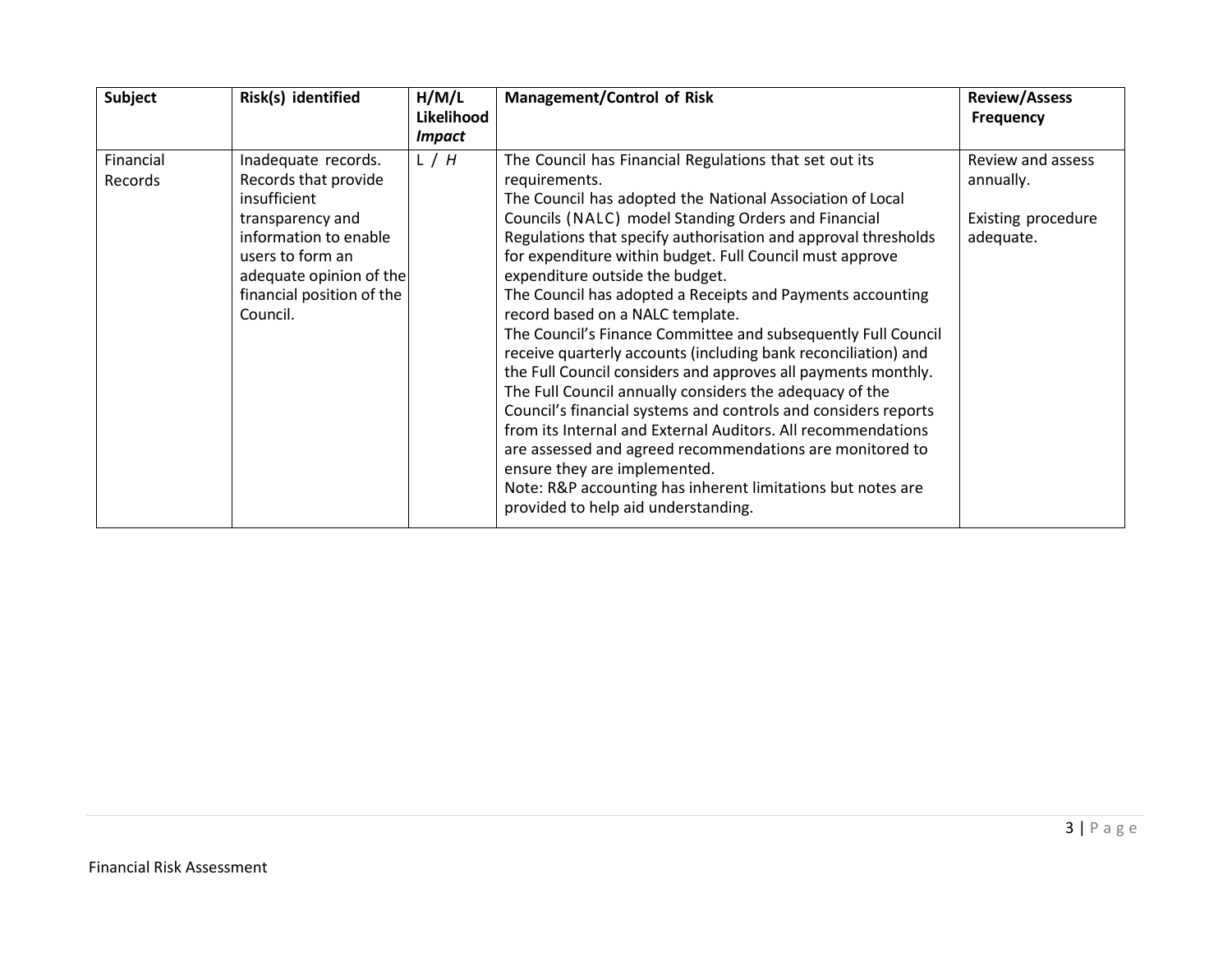| <b>Subject</b>                      | Risk(s) identified                                                                                                                            | H/M/L<br>Likelihood<br><b>Impact</b> | <b>Management/Control of Risk</b>                                                                                                                                                                                                                                                                                                                                                                                                                                                                                                                                                                                                                                                                                                                                          | <b>Review/Assess</b><br>Frequency                                                                                                                 |
|-------------------------------------|-----------------------------------------------------------------------------------------------------------------------------------------------|--------------------------------------|----------------------------------------------------------------------------------------------------------------------------------------------------------------------------------------------------------------------------------------------------------------------------------------------------------------------------------------------------------------------------------------------------------------------------------------------------------------------------------------------------------------------------------------------------------------------------------------------------------------------------------------------------------------------------------------------------------------------------------------------------------------------------|---------------------------------------------------------------------------------------------------------------------------------------------------|
| Fraud - General                     | Inadequate checks                                                                                                                             | L/M                                  | The Council has Financial Regulations that set out its<br>banking requirements.<br>There is no petty cash.<br>Internet banking performed by the Clerk is subject to system<br>based controls and all activity can be monitored by the Chair of<br>the Finance Committee.<br>The Clerk's expenses are reviewed by the Chair of the Finance<br>Committee.<br>Regular bank reconciliation is carried out by the Clerk with<br>monthly checks by the Chair of the Finance Committee.<br>Payments using account information supplied only by email will<br>be verified over the telephone.<br>Debit card details are not stored on any online purchasing<br>websites. Any online accounts are to be set up as Twyford Clerk,<br>and debit card not used under personal details. | Review and assess<br>annually.<br>Existing procedure<br>adequate.<br>Look into setting up<br>second tier<br>authorisation on<br>internet payments |
| Fraud - payroll                     | Inadequate checks                                                                                                                             | L/L                                  | Clerk maintains payroll records including RTI for PAYE/NI.<br>Clerk's salary is based on SLCC scales and reviewed/approved<br>annually in budget process<br>Monthly salary payments (together with deductions for HMRC<br>and pension) are reviewed and approved by Full Council.<br>The Chair of the Finance Committee periodically reviews HMRC<br>records to ensure all payments up to date.                                                                                                                                                                                                                                                                                                                                                                            | Review and assess<br>annually.<br><b>Existing procedure</b><br>adequate.                                                                          |
| Clerk and<br><b>Assistant Clerk</b> | Appointment of<br><b>Assistant Clerk and</b><br>access to finance<br>system could create<br>confusion and potential<br>increase risk of fraud | L/M                                  | The regular financial reporting and checks will highlight if there<br>are any errors or irregularities in transaction                                                                                                                                                                                                                                                                                                                                                                                                                                                                                                                                                                                                                                                      | Review and assess<br>annually.                                                                                                                    |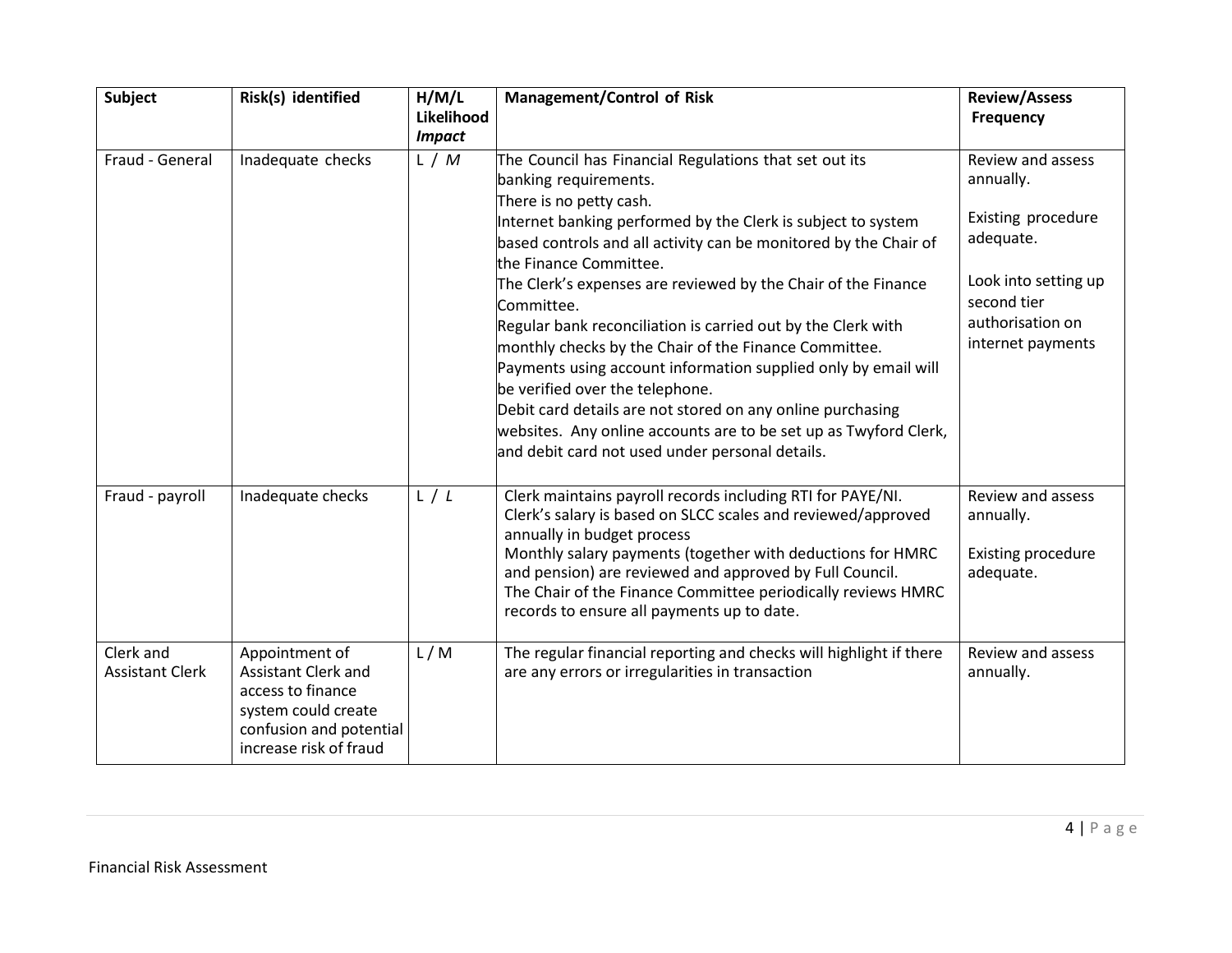| Subject                       | Risk(s) identified                                                                                                                                                      | H/M/L<br>Likelihood<br><b>Impact</b> | <b>Management/Control of Risk</b>                                                                                                                                                                                                                                                                                                                                                                                                             | <b>Review/Assess</b><br>Frequency                                                                                                  |
|-------------------------------|-------------------------------------------------------------------------------------------------------------------------------------------------------------------------|--------------------------------------|-----------------------------------------------------------------------------------------------------------------------------------------------------------------------------------------------------------------------------------------------------------------------------------------------------------------------------------------------------------------------------------------------------------------------------------------------|------------------------------------------------------------------------------------------------------------------------------------|
| Best value<br>accountability  | Work awarded<br>inappropriately.<br>Overspend on services.                                                                                                              | L/L<br>M / L                         | Normal Parish Council practice would be to seek, if<br>possible, 3 quotes for any orders over £750.<br>For major work, competitive tenders would be sought. If<br>problems are encountered with a contract the Clerk would<br>investigate the situation and report to the Council.                                                                                                                                                            | Review and assess<br>annually.<br>Existing procedure<br>adequate.                                                                  |
| <b>VAT</b>                    | Failure to levy and pay<br>on VAT when required,<br>incorrect treatment of<br>VAT incurred, loss of<br>income to parishioners<br>by failure to claim<br>recoverable VAT | L/L                                  | Included in Financial Regulations.<br>Cash Accounting basis adopted in 2016.<br>External advice taken and review of prior 4 years undertaken;<br>adjustments recorded and effected in quarter to 30 September<br>2016.<br>VAT claim submitted quarterly; reconciled to cash book.<br>Review whether external advice is required when commencing<br>new project / initiative which requires donations and grants<br>and / or generates income. | Review and assess<br>annually.<br>Existing procedure<br>adequate.                                                                  |
| Legal powers                  | Ultra vires activities or<br>payments                                                                                                                                   | M/M                                  | All activity and payments are assessed to confirm they are<br>within the powers of the Parish Council, they are resolved at<br>Full Council meetings and reviewed by Internal Auditor.<br>Where necessary advice sought from HALC or another external<br>independent source.<br>Clerk receives HALC newsletters and invitations to seminars on<br>new requirements.<br>Clerk and Councilor training budget exists.                            | Continued monitoring<br>by Clerk and Chairs of<br><b>Finance Committee</b><br>and Full Council.<br>Existing procedure<br>adequate. |
| Inadequate<br>insurance cover | Loss of capital or<br>income to parishioners<br>(due to costs paid to 3rd<br>parties or loss to<br>Council not recovered).                                              | L/H                                  | Annual review undertaken by Clerk and reviewed by Finance<br>Committee. Public liability insurance (£10m) Libel & Slander<br>(£250k) assets covered at replacement value.<br>Presented to and confirmed by Full Council.<br>Periodic and specific risk assessments carried out e.g. play<br>equipment inspections.                                                                                                                            | Review and assess<br>annually.<br>Existing procedure<br>adequate.                                                                  |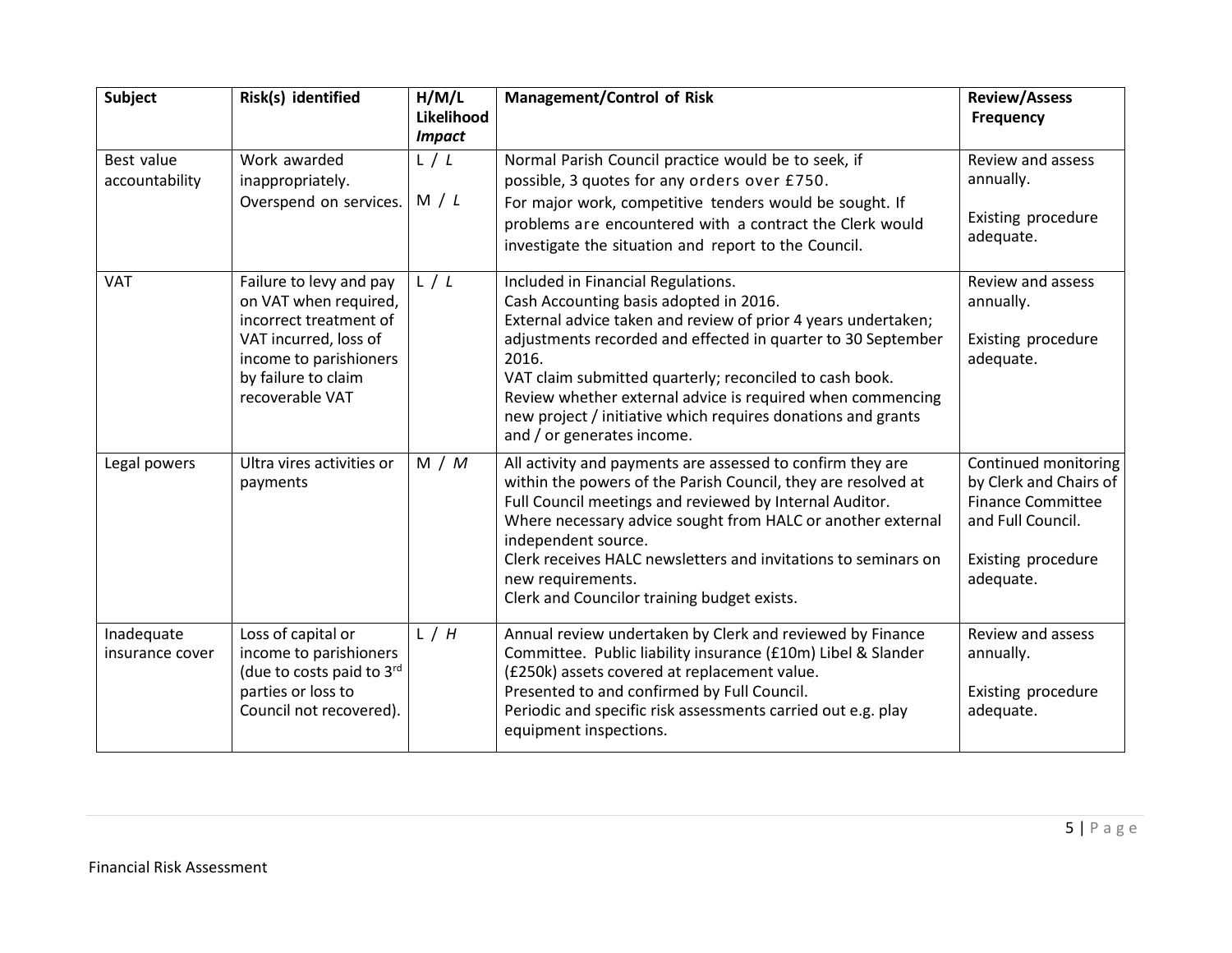| Subject                               | Risk(s) identified                                                                                                                                   | H/M/L<br>Likelihood<br><b>Impact</b> | <b>Management/Control of Risk</b>                                                                                                                                                                          | <b>Review/Assess</b><br><b>Frequency</b>                                                                                                                                 |
|---------------------------------------|------------------------------------------------------------------------------------------------------------------------------------------------------|--------------------------------------|------------------------------------------------------------------------------------------------------------------------------------------------------------------------------------------------------------|--------------------------------------------------------------------------------------------------------------------------------------------------------------------------|
| Electronic records                    | Loss of vital information<br>including failure to<br>meet statutory<br>retention requirements                                                        | L/L                                  | Drive is stored on Cloud, so always accessible.<br>April 2019 commence digital financial recording, which will all<br>be kept on a server with Edge IT.                                                    | Review and assess<br>annually.                                                                                                                                           |
| Legal records                         | Inadequate application<br>of, or loss, of rights<br>arising from contracts<br>and title to property<br>due to inability to locate<br>legal documents | H / L                                | Clerk maintains recent files of contracts and title at home.                                                                                                                                               | Review and assess<br>annually.<br>Consider:<br>identification and<br>collation of key<br>historic documents.                                                             |
| Website and<br>Information<br>service | Inadequate or outdated<br>information and lack of<br>public engagement with<br>use of website and<br>email and Facebook<br>information services.     | H/L                                  | Website (WordPress) and Information Service (Mail Chimp)<br>maintained by Clerk and updated as necessary. Ensure the<br>website software is updated regularly, with software provider<br>security updates. | Review and assess<br>quarterly.<br>Consider 1) review of<br>security including<br>passwords; and<br>2) training (or<br>contracting out) to<br>improve website<br>format. |
| Elections costs.                      | By-elections or full<br>elections may be both<br>necessary and costly.                                                                               | L/M                                  | Funds are maintained at a level sufficient to meet election costs.                                                                                                                                         | Review and assess<br>annually.<br>Existing procedure<br>adequate.                                                                                                        |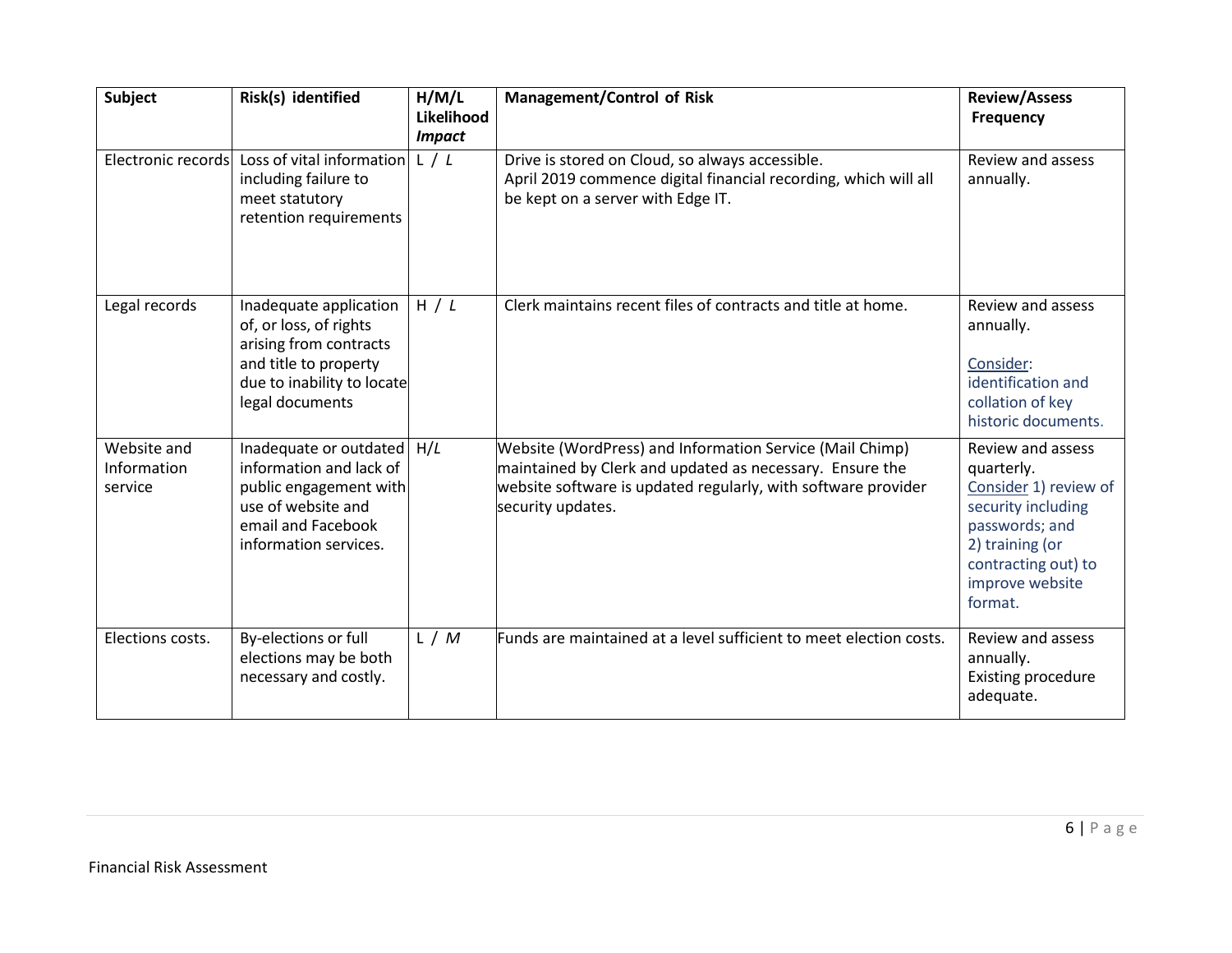| Subject                                      | Risk(s) identified                                                                                                                                                                                               | H/M/L<br>Likelihood<br><b>Impact</b> | <b>Management/Control of Risk</b>                                                                                                                                                                                                                                                                                                               | <b>Review/Assess</b><br>Frequency                                                                                              |
|----------------------------------------------|------------------------------------------------------------------------------------------------------------------------------------------------------------------------------------------------------------------|--------------------------------------|-------------------------------------------------------------------------------------------------------------------------------------------------------------------------------------------------------------------------------------------------------------------------------------------------------------------------------------------------|--------------------------------------------------------------------------------------------------------------------------------|
| Annual Returns.                              | Return submitted late.                                                                                                                                                                                           | L/L                                  | Annual Returns completed by the end of April. Annual Return<br>approved by whole Council before submission.<br>Employers PAYE & P60 returns submitted to HMRC.                                                                                                                                                                                  | Review and assess<br>annually.<br><b>Existing procedure</b><br>adequate.                                                       |
| Non availability of Ineffective<br>Clerk/RFO | administration of Council                                                                                                                                                                                        | M / L                                | Temporary cover possible via use of locum.<br>Potential to use HALC to assist.                                                                                                                                                                                                                                                                  | Review and assess<br>annually.<br>Consider adequacy of<br>reserves on quarterly<br>basis to cover locum<br>costs for 6 months. |
| Council Minutes                              | Lack of transparency, no<br>timely<br>proper,<br>and<br>reporting<br>accurate<br>of<br>council business in the<br>minutes.                                                                                       | L/L                                  | Draft meeting minutes promptly circulated by e-mail and Clerk<br>notified of any proposed amendments; draft adopted at next<br>meeting of the FPC or committee then signed and dated by the<br>Chair.                                                                                                                                           | Review and assess<br>annually.<br><b>Existing procedure</b><br>adequate.                                                       |
|                                              | Conflicts and gifts Inadequate identification<br>and control of conflicts<br>of interest.                                                                                                                        | L/M                                  | Conflicts declarations (Code of Conduct and Acceptance form)<br>reviewed and revised at the Annual Parish Council meeting.<br>Copied and sent to be filed at WCC. Chair seeks declaration of<br>any conflicts at each meeting and enforces participation<br>restrictions appropriately.                                                         | Review and assess<br>annually.<br><b>Existing procedure</b><br>adequate.                                                       |
| <b>Access to Funds</b>                       | Inability of Council to<br>promptly access banked<br>funds due to failure to<br>update authorised<br>signatories or for those<br>persons to provide<br>satisfactory ID<br>verification documents<br>to the bank. | M/M                                  | Four authorised Councilor signatories plus the Clerk to be<br>maintained to ensure sufficient cover for the requirement for 2<br>signatories.<br>Authorised signatories list reviewed annually by Finance<br>Committee to ensure it remains up to date.<br>Bank statements checked monthly to ensure Council address<br>details are up to date. | Review and assess<br>annually.<br><b>Existing procedure</b><br>adequate.                                                       |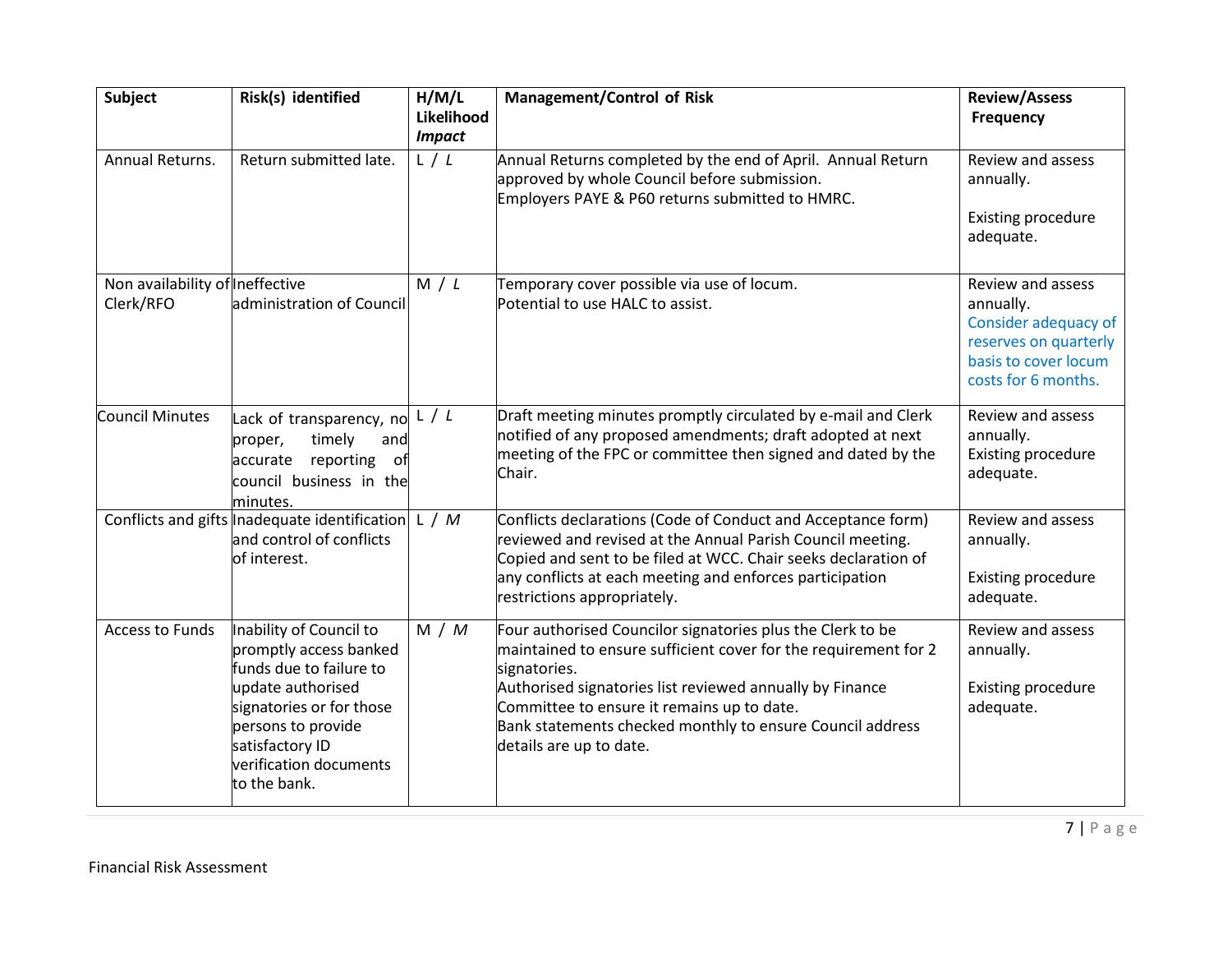| Subject                       | Risk(s) identified                                                                                                                                | H/M/L<br>Likelihood<br><b>Impact</b> | <b>Management/Control of Risk</b>                                                                                                                                                                                                                                                                                                                                                                                                                                                                                                          | <b>Review/Assess</b><br><b>Frequency</b>                          |
|-------------------------------|---------------------------------------------------------------------------------------------------------------------------------------------------|--------------------------------------|--------------------------------------------------------------------------------------------------------------------------------------------------------------------------------------------------------------------------------------------------------------------------------------------------------------------------------------------------------------------------------------------------------------------------------------------------------------------------------------------------------------------------------------------|-------------------------------------------------------------------|
| <b>Notices</b>                | Failure to receive<br>communications for the<br>attention of the Council                                                                          | L/M                                  | clerk@twyfordhants.org.uk is a generic address that enables<br>immediate transfer to any new clerk, locum or other cover. It<br>can also be monitored by a second person.<br>The website and WCC records show the postal address for<br>communications.<br>Financial records with invoices enable identification of suppliers<br>who can be contacted and requested to change the address for<br>further communications.<br>The PO Box 741 is a generic address that enables immediate<br>transfer to any new clerk, locum or other cover. | Review and assess<br>annually.                                    |
| <b>Business</b><br>disruption | Loss of income due to<br>inability to provide<br>access to the Pavilion or<br>sports pitches.<br>Failure of a third party<br>to provide services. | L/M                                  | Non Precept income is not material to the Council's financial<br>standing.<br>Alternative suppliers of services can be contracted (e.g. for<br>grass and hedge cutting).<br>Essential services suppliers (e.g. electricity, water,<br>telephone/internet) have robust business recovery for disaster<br>scenarios.                                                                                                                                                                                                                         | Review and assess<br>annually.<br>Existing procedure<br>adequate. |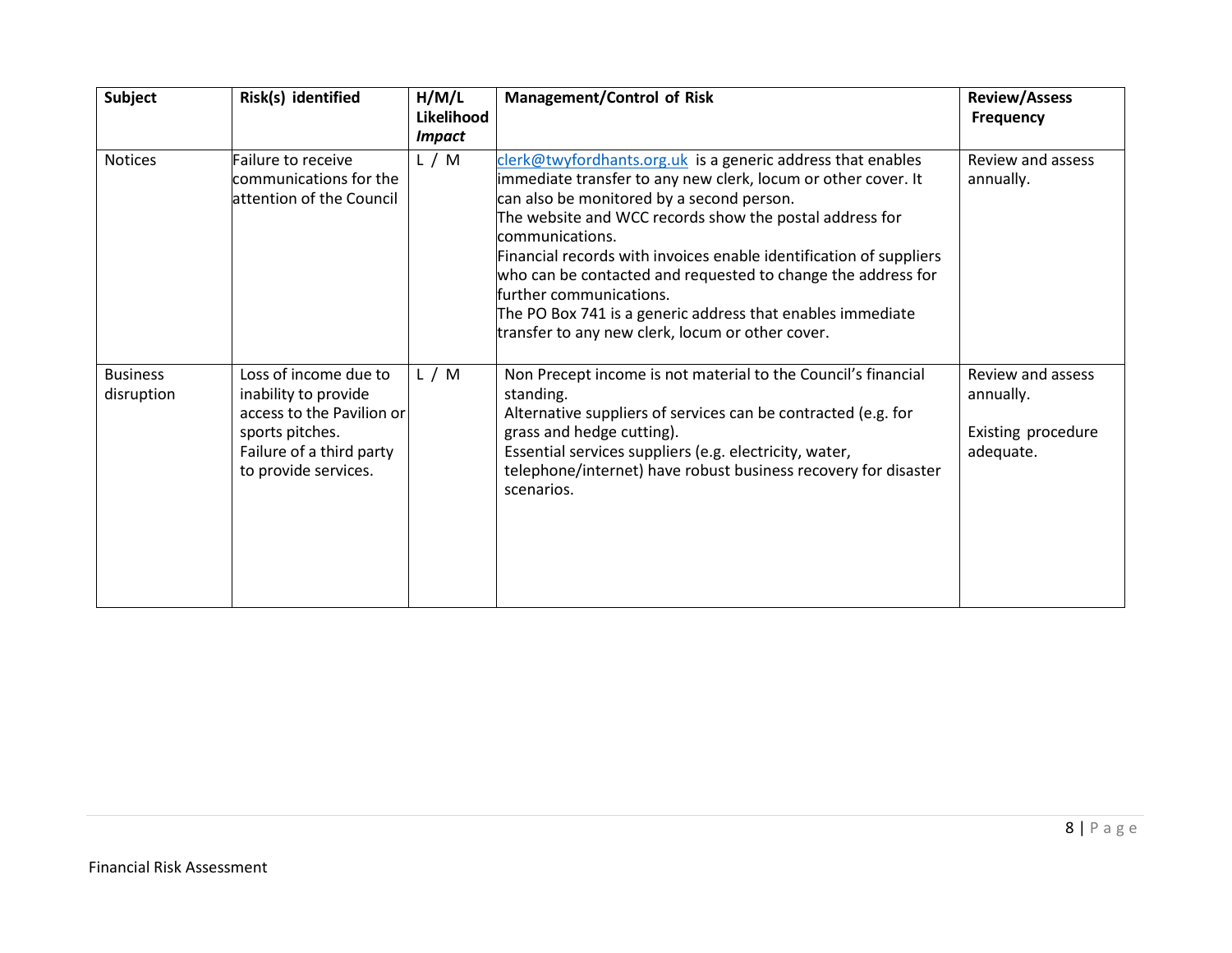| <b>Subject</b>                    | Risk(s) identified                                                                                                   | H/M/L<br>Likelihood<br><i><b>Impact</b></i> | <b>Management/Control of Risk</b>                                                                                                                                                                                                                                                                        | <b>Review/Assess</b><br><b>Frequency</b> |
|-----------------------------------|----------------------------------------------------------------------------------------------------------------------|---------------------------------------------|----------------------------------------------------------------------------------------------------------------------------------------------------------------------------------------------------------------------------------------------------------------------------------------------------------|------------------------------------------|
| <b>Electronic Data</b><br>Storage | Risk of storing personal<br>details on file is non-<br>compliant with new<br>legislation, GDPR in<br>effect May 2018 | M                                           | Clerk to attend courses required to stay up to date with the<br>new legislation, and to make recommendations to the FPC to<br>implement in accordance with requirements.<br>All Councillors have Cllr specific email addresses, and link to<br>shared drive to be utilized rather than email attachments | Review annually                          |